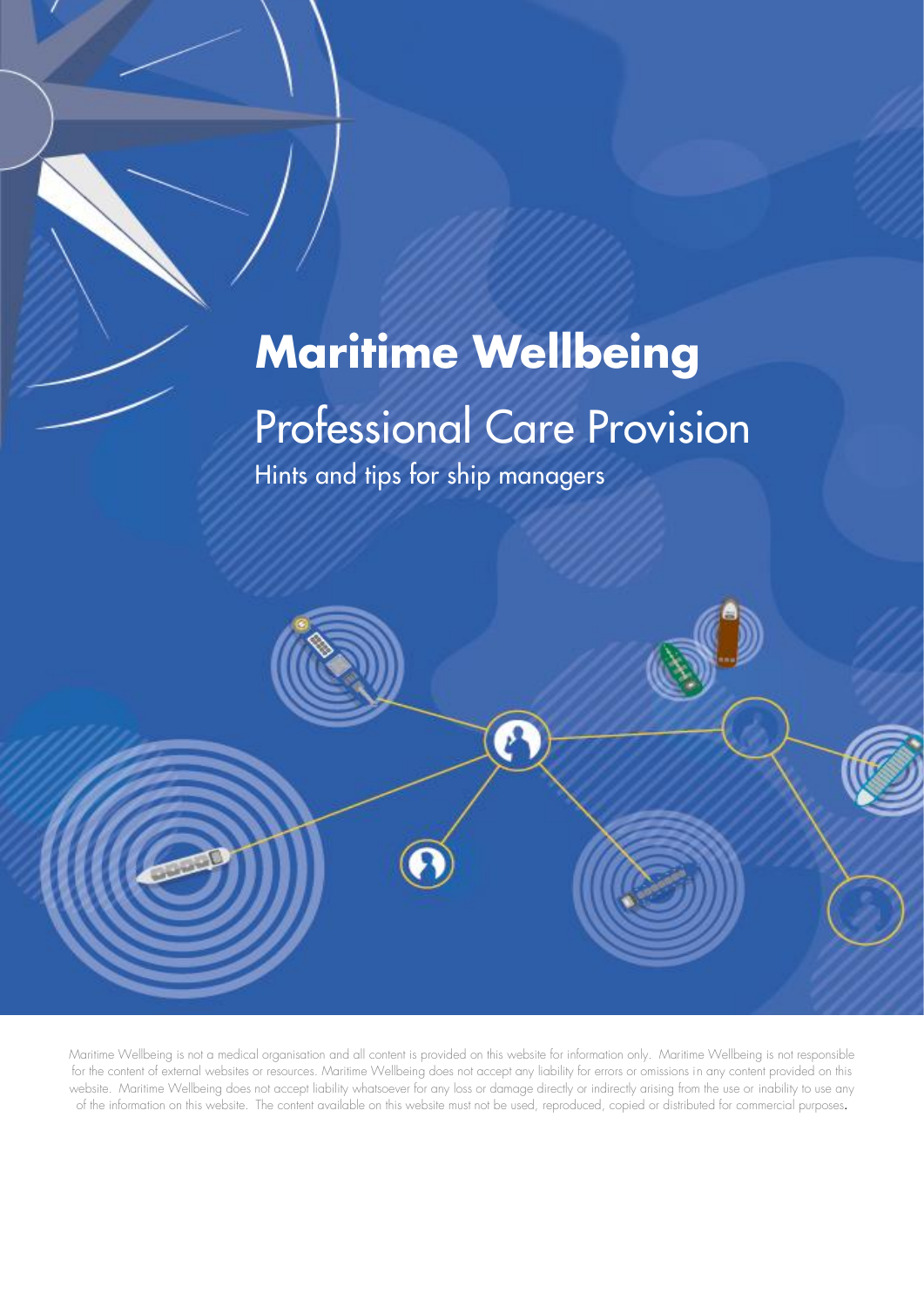### Mental wellbeing affects everyone, every day.

The mental wellbeing of seafarers is of fundamental importance to safe shipping operations. Being able to spot mental health issues in yourself, and raise them with others if needed, is essential.

No one, including seafarers, is immune to mental ill-health. Difficult life events and other stressors can affect anyone's mental health, at any time. It is essential that seafarers are able to access professional help easily and without fear of negative consequences. This document provides information to support ship managers in identifying and/or reviewing mental health services for seafarers.

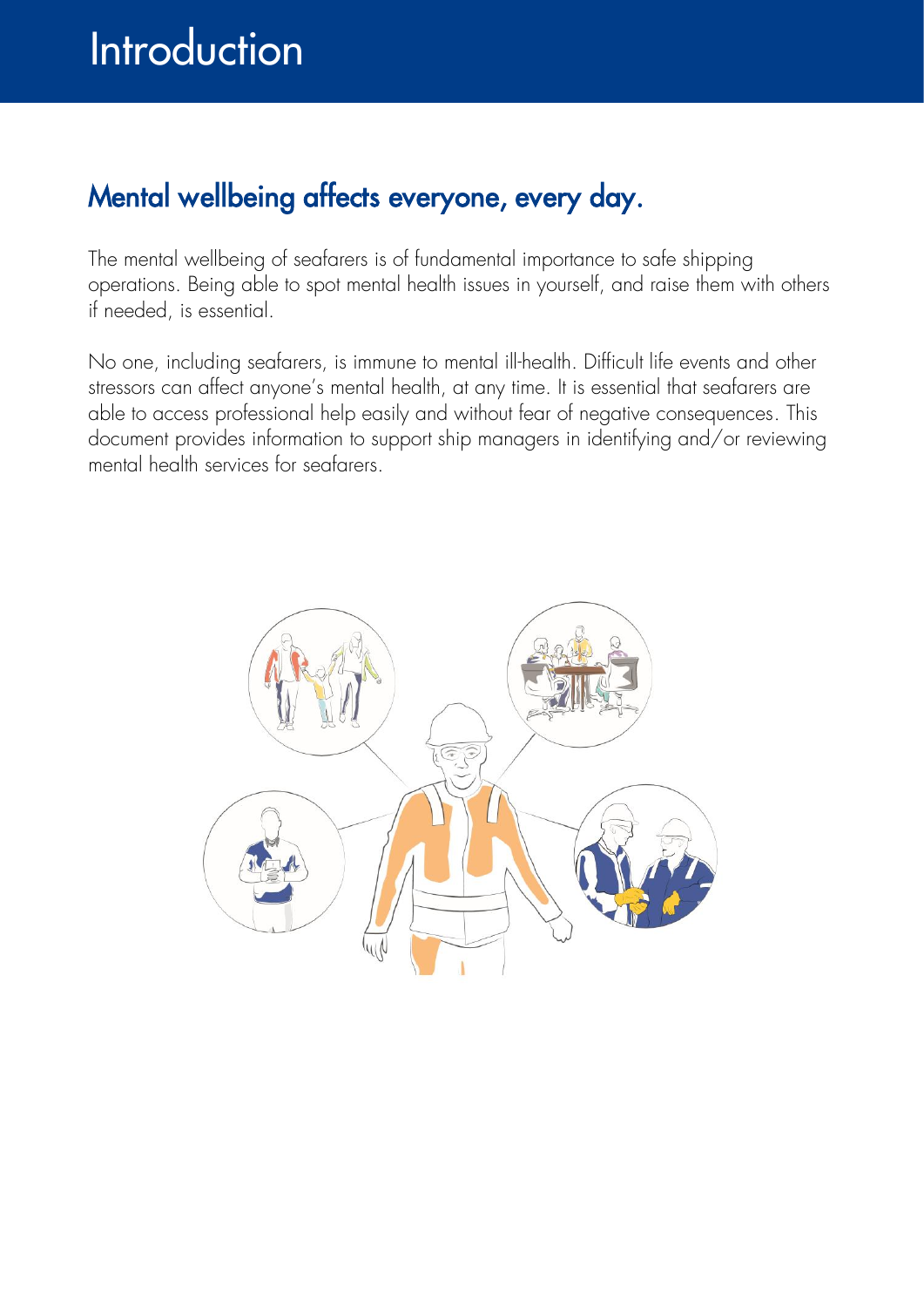#### Review of in-company services available

As people start to talk about mental health, some may need help. It is important to know what support is available within your company, so that you can direct people to the right help should they need it. Conduct a review with the aim to identify what support you have in place already and what other resources you may need. Some of the areas to be reviewed are:

- HR systems
- Crew management policies
- DPA arrangements
- Employee Assistance Programme / helplines
- Tele/Radio-Medical Advisory Services\* does it include mental health conditions?

\*these are external medical support systems that ship managers may have in place through which ships can call on for any type of medical advice and support e.g. International SOS

#### Key components for mental health services

When considering mental health service providers it may be useful to review whether they:

• Have professional assurance

i.e. that the counsellors and psychologists are clinically trained and qualified;

• Have transparent management systems

This includes how the service is managed, how data (including personal or confidential data is stored) and reporting. Data reporting should be available to understand which elements of the mental health services are being utilised and by how many people, but data gathering needs to be limited to ensure that users cannot be identified;

Are confidential

and have robust systems for maintaining confidentiality.

• Have processes available for review and include information such as how calls are managed, how call operators are trained and the process for escalating concerns;